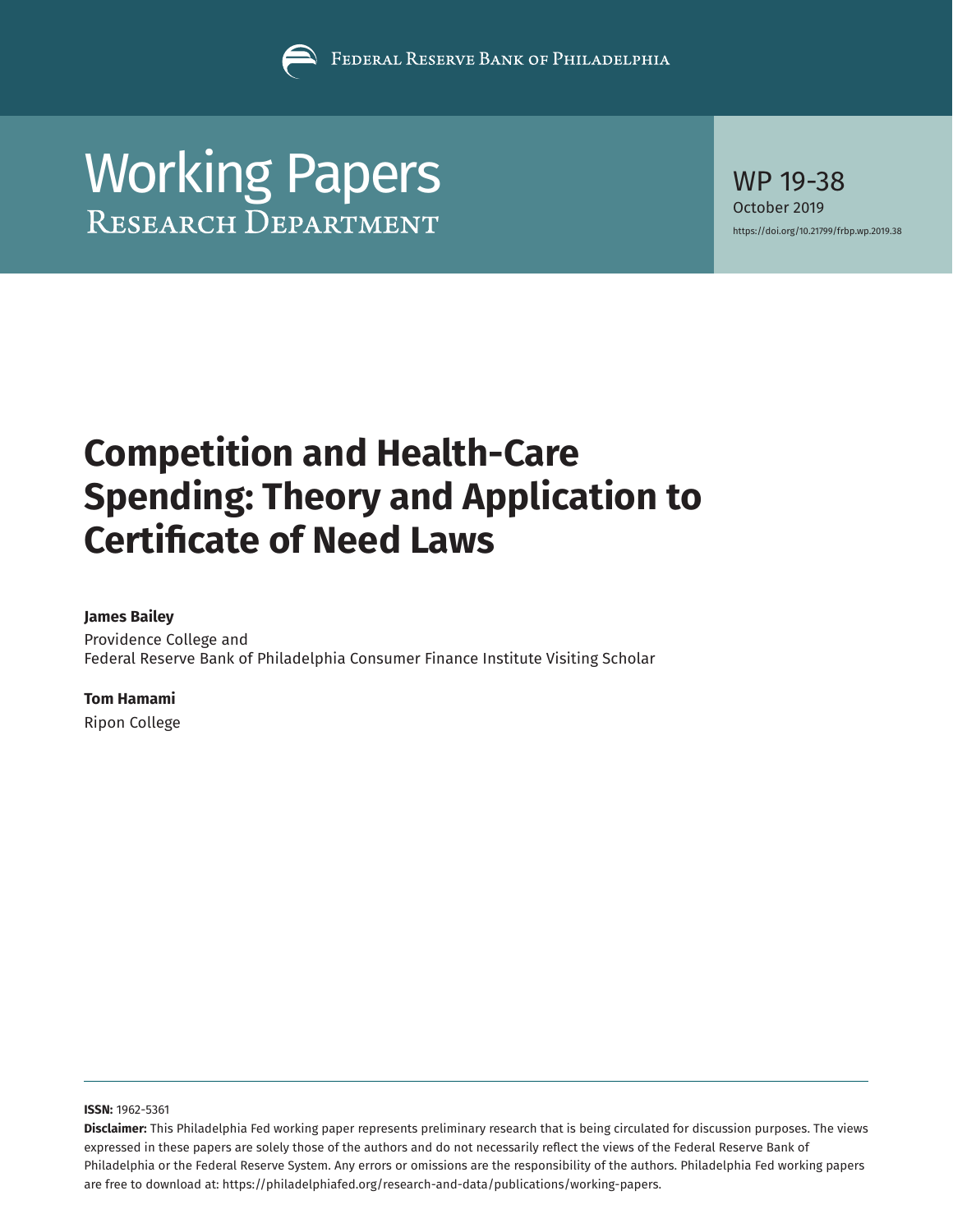# <span id="page-1-0"></span>Competition and Health-Care Spending: Theory and Application to Certificate of Need Laws

James Bailey<sup>∗</sup>

Tom Hamami†

October 2019

#### Abstract

Hospitals and other health-care providers in 34 states must obtain a Certificate of Need (CON) from a state board before opening or expanding, leading to reduced competition. We develop a theoretical model of how market concentration affects health-care spending. Our theoretical model shows that increases in concentration, such as those brought about by CON, can either increase or decrease spending. Our model predicts that CON is more likely to increase spending in markets in which costs are low and patients are sicker. We test our model using spending data from the Household Component of the Medical Expenditure Panel Survey (MEPS).

Keywords: competition, health-care spending, Certificate of Need, Medical Expenditure Panel Survey

JEL Class*if*ication Numbers: I11; I18; L10

<sup>∗</sup>Department of E conomics, Providence C ollege, 1C unningham Sq., Providence, RI 02918.

Email: JBailey6@providence.edu

<sup>†</sup>Department of Economics and Business Management, Ripon College, 300 W. Seward Street, Ripon, WI 54971; (920) 748-8317. Email: hamamit@ripon.edu

Disclaimer: This Philadelphia Fed working paper represents preliminary research that is being circulated for discussion purposes. The views expressed in these papers are solely those of the authors and do not necessarily reflect the views of the Federal Reserve Bank of Philadelphia or the Federal Reserve System. Any errors or omissions are the responsibility of the authors. No statements here should be treated as legal advice. Philadelphia Fed working papers are free to download at https://philadelphiafed.org/research-anddata/publications/working-papers. 1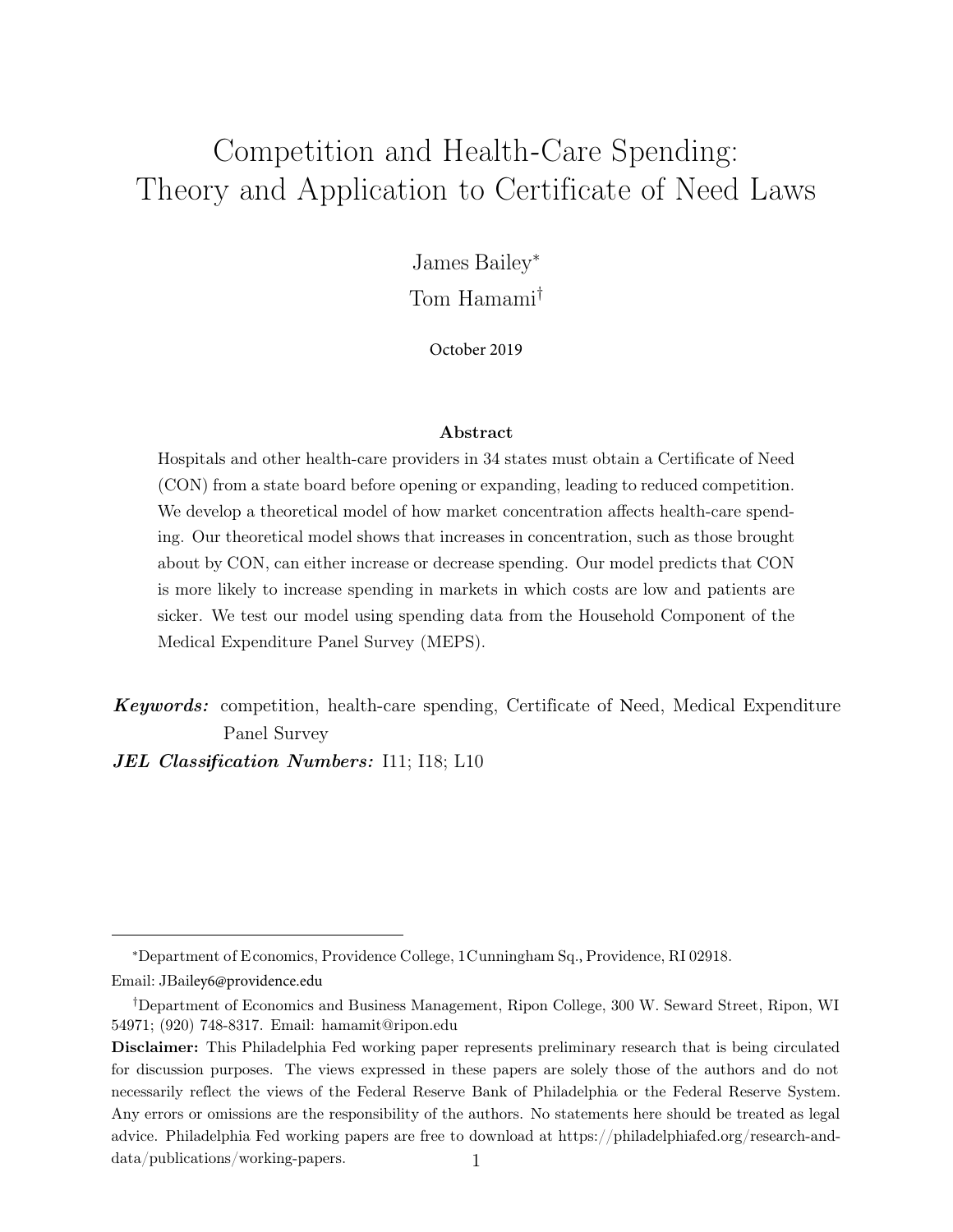# 1 Introduction

Health care represents a large and growing share of both government and total spending, leading many policymakers and researchers to search for ways that spending growth could be slowed or reversed (Institute of Medicine 2013). One set of potential solutions involves changes to the level and manner of competition in health-care markets. Industrial organization (IO) is the primary field that studies the effects of competition. IO economists have studied health-care markets extensively, generally finding a positive role for competition, with some exceptions (Gaynor, Ho, and Town 2015). However, the outcomes of interest for traditional IO are prices, costs, quantities, quality, and welfare; IO studies generally do not focus on total spending as an outcome, especially marketwide total spending (as opposed to total revenue for a particular firm).

Health economists, by contrast, have been very interested in studying total health-care spending. The field is heavily empirical, with most papers on health-care spending eschewing the heavy-duty theoretical models common in industrial organization. But the empirics-first approach can leave us confused when different types of empirical evidence yield different answers. Analyses of specific mergers often find that they lead to large increases in prices and spending (Dranove and Sfekas 2009). But when studying geographic variation in spending across the US, measures of competition such as the Herfindahl-Hirschman Index explain almost none of the variation (Institute of Medicine 2013).

Sometimes conflicting empirical results appear even within a single literature. This has been the case with studies of how Certificate of Need (CON) laws affect spending. CON laws reduce competition by requiring health-care providers to obtain the permission of a state board before opening or expanding to certify that their new facility is "economically necessary," with the goal of reducing health-care spending (Bailey 2018a). Reviewing this literature, Mitchell (2016) found one study arguing that CON reduces spending, while "Of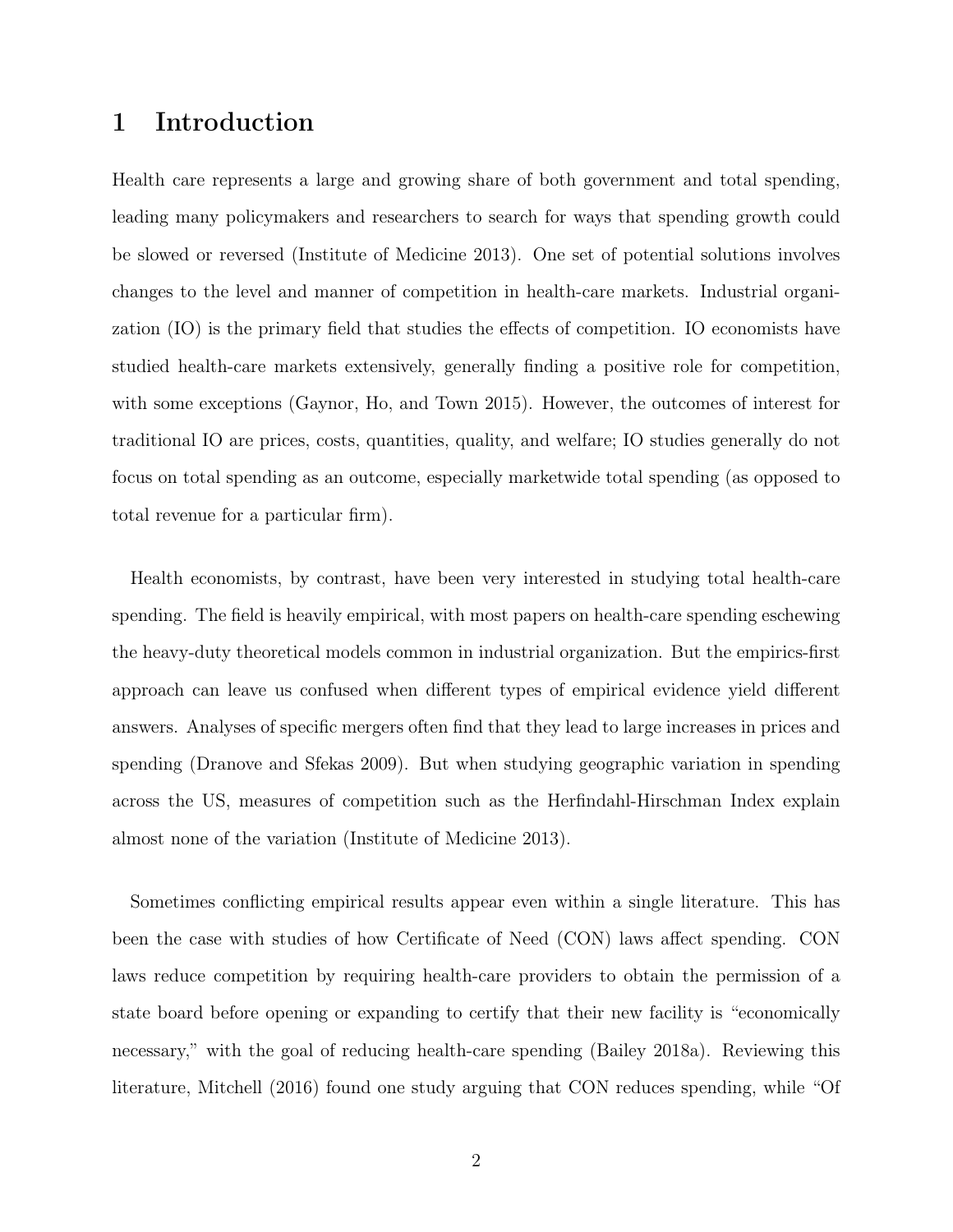the remaining 11 studies that assess the effect of CON on expenditures, 7 found evidence that CON increases expenditures, 2 found no statistically significant effect, and 2 found that CON increased some expenditures while reducing others."

Theory can help us understand why empirical results differ. But the literature on CON and spending has been almost completely atheoretical, apart from graphical supply-and-demand models in Mitchell (2016) and Bailey (2018b). In this paper, we put forward a theoretical model of how health-care market concentration affects total spending. Our theoretical model shows that increases in concentration, such as those brought about by CON, can either increase or decrease spending. Our model predicts that CON is more likely to increase spending in markets in which costs are low and patients are sicker.

We test our model using spending data from the Household Component of the Medical Expenditure Panel Survey (MEPS). By combining the restricted MEPS (which includes geographic identifiers) with data on CON laws from the American Health Planning Association, we can measure how health-care spending changes as states pass or repeal CON. We estimate that CON increases total health-care spending by 10.5%. We find that CON leads to even larger increases in spending for those in less-than-excellent health, consistent with the predictions of our theoretical model. By contrast, we estimate that the effect of CON does not significantly differ across high- and low-cost states.

# 2 Theoretical Model

Our model extends that of Gaynor, Haas-Wilson, and Vogt (2000). In general, moral hazard from health insurance leads to overconsumption, while imperfect competition leads to underconsumption. Therefore, one might expect these market imperfections to cancel out each other's effects. But Gaynor, Haas-Wilson, and Vogt (2000) show that competition among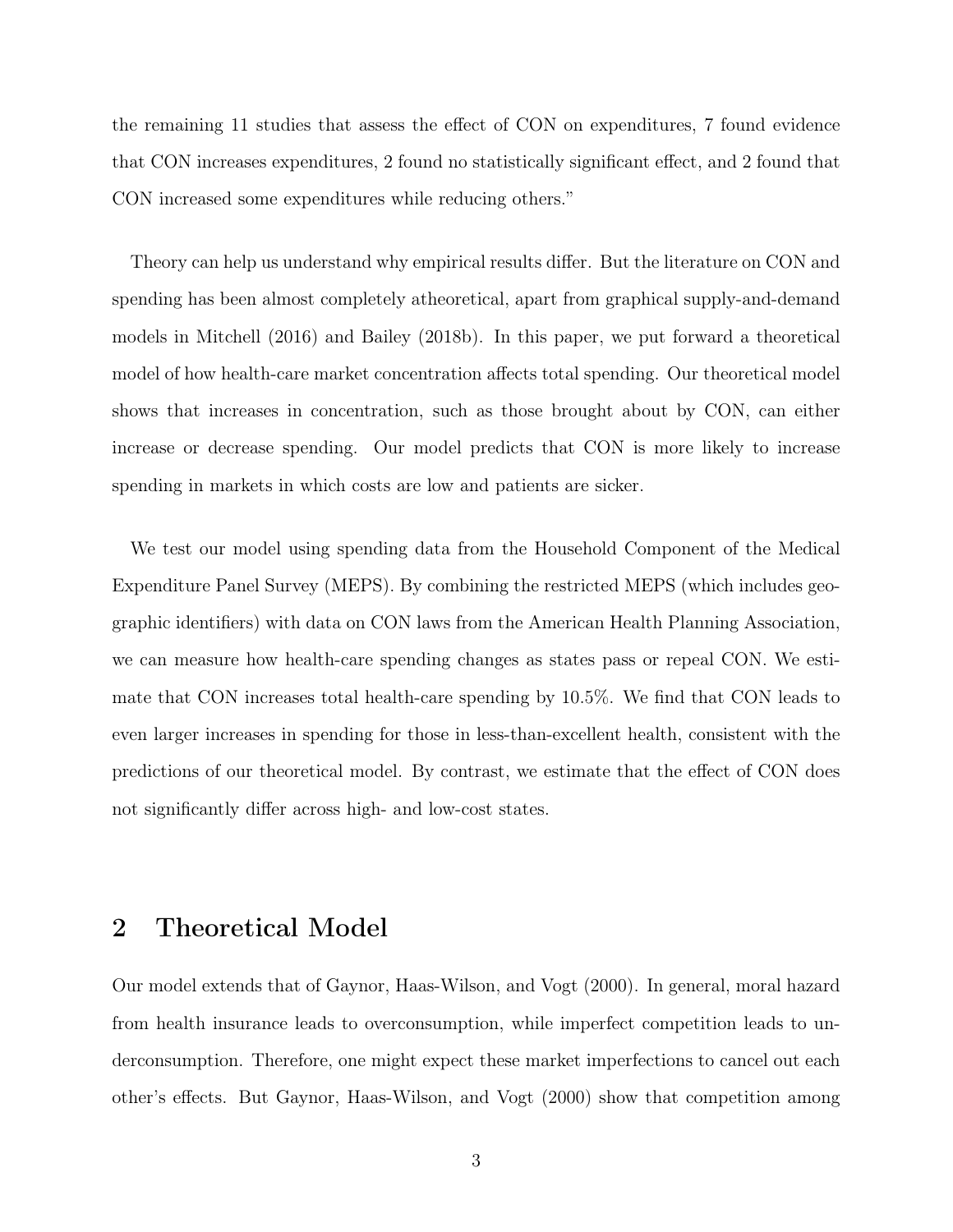health-care providers can be expected to increase consumer welfare even in the presence of moral hazard, as long as the insurance market is itself competitive.

For IO economists and US antitrust policymakers, consumer welfare is the critical outcome to study. But for many health economists and health policymakers, the effect of competition on total spending is also of great interest. Gaynor, Haas-Wilson, and Vogt (2000) do not solve their model for total spending, so we do so here. We then extend the model to show how spending varies with certain market conditions.

#### 2.1 Review of Gaynor, Haas-Wilson, and Vogt (2000)

A potential consumer of health insurance faces uncertainty over his future health. Specifically, he will suffer a health shock  $\epsilon$  with a commonly known distribution. Once the shock is realized, units of "the medical good"  $x$  are available at price  $p$ .

The consumer can also purchase insurance. Insurers offer policies that take the form  $(m, \tau)$ , where the consumer pays premium m ex ante and subsequently pays only  $\tau \leq p$  for the medical good ex post.

A consumer with income Y, policy  $(m, \tau)$ , and health shock  $\epsilon$  will choose health-care consumption to solve:

$$
\max_{x} \{ U(Y - \tau x - m, x, \epsilon) \}
$$
subject to (1)

$$
x \ge 0 \tag{2}
$$

$$
Y - \tau x - m \ge 0,\tag{3}
$$

where  $Y - \tau x - m$  is spending on nonhealth-care consumption. Denote the solution to this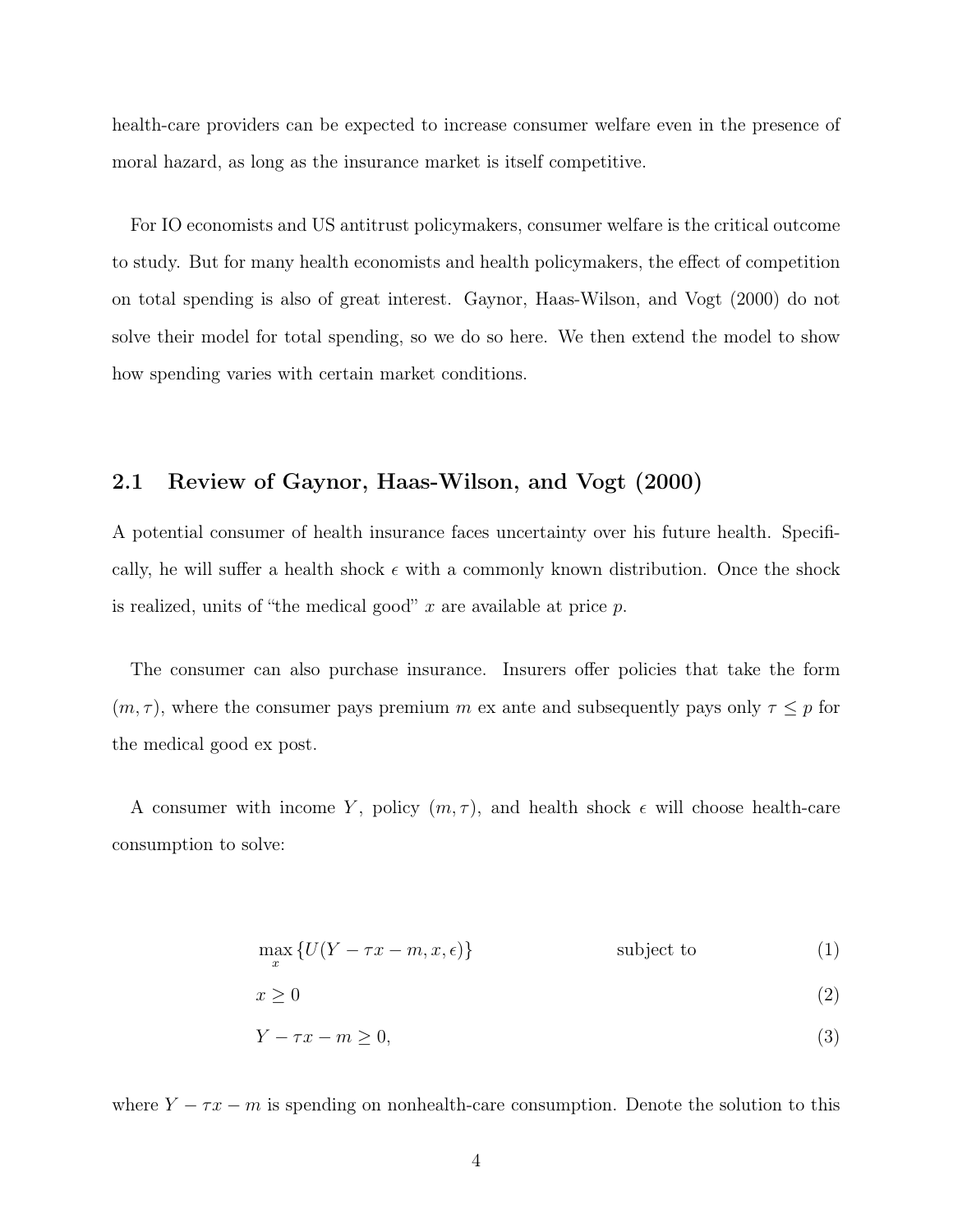problem as  $x^*(Y - m, \tau, \epsilon)$ . Then, the consumer's indirect utility function is:

$$
V(Y - m, \tau, \epsilon) = U(Y - \tau x^* - m, x^*, \epsilon),\tag{4}
$$

and his ex ante expected payoff is:

$$
EV(Y - m, \tau) = \mathbb{E}_{\epsilon}[V(y - m, \tau, \epsilon)].
$$
\n(5)

Profits for the insurer and health-care provider are, respectively:

$$
\pi_i = m - \mathbb{E}_{\epsilon}[(p - \tau)x^*]
$$
\n(6)

$$
\pi_m = \mathbb{E}_{\epsilon}[(p-c)x^*].\tag{7}
$$

A competitive insurer maximizes consumer welfare subject to a break-even constraint; a monopolist insurer maximizes profit subject to a consumer participation constraint.

#### 2.2 Application of Gaynor et al. (2000) to Spending

Expected spending in equilibrium is characterized by  $\mathbb{E}_{\epsilon}[p \cdot x^*(Y-m, \tau(p), \epsilon)]$ . If a regulating body sets price equal to  $p' > p$  by, say, restricting entry, then the new amount of expected spending is  $\mathbb{E}_{\epsilon}[p' \cdot x^*(Y-m, \tau(p'), \epsilon)].$ 

Is this new number higher or lower? Lemma 3 from Gaynor, Haas-Wilson, and Vogt (2000) tells us that insurer-optimal  $\tau(p)$  is weakly decreasing in p. Since  $x^*$  is weakly decreasing in  $\tau$ , this implies that  $x^*$  is weakly decreasing in p (that is, the Law of Demand applies), and therefore  $x^*(Y - m, \tau(p'), \epsilon) \leq x^*(Y - m, \tau(p), \epsilon)$ . The net effect on spending therefore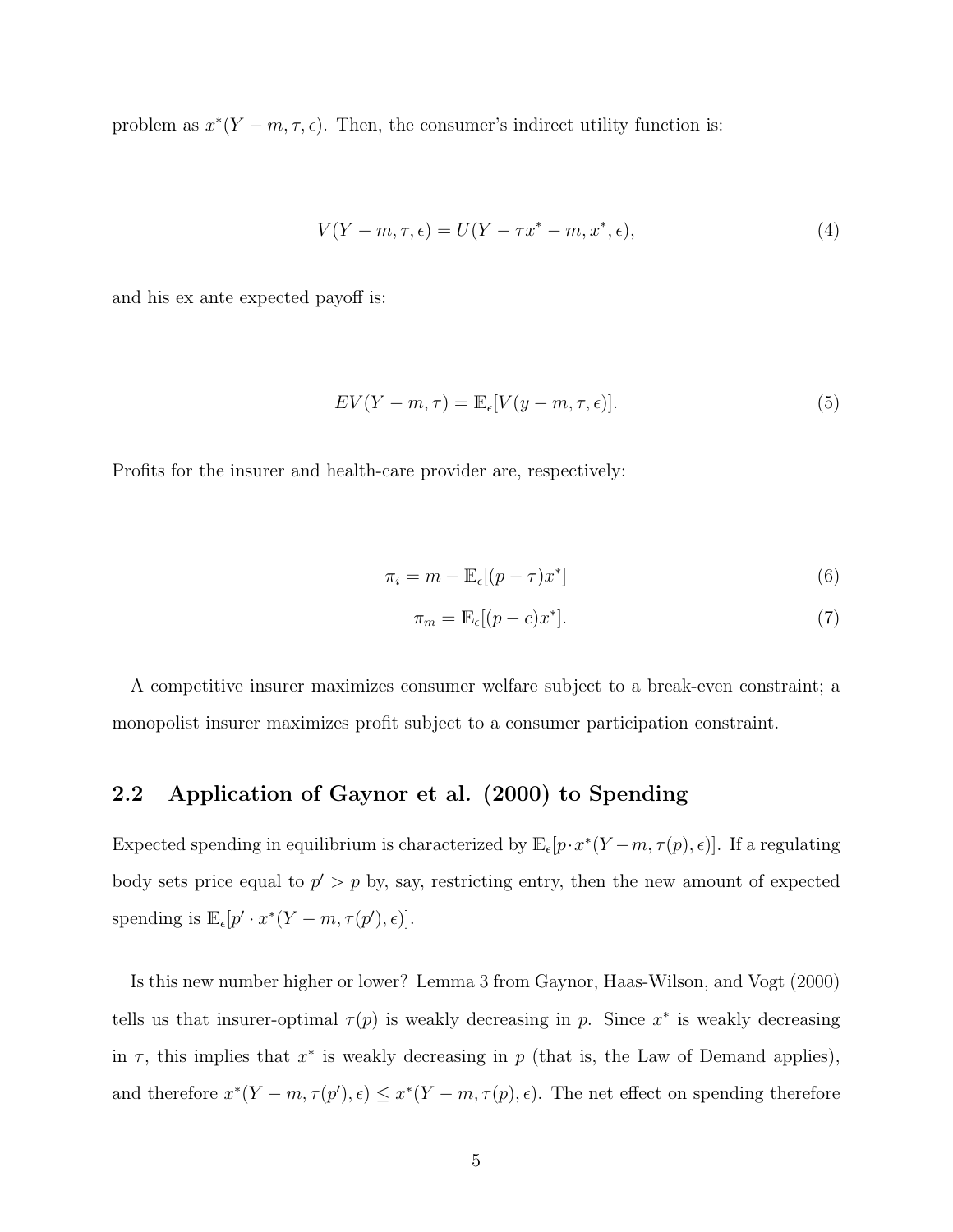depends on two elasticities: the consumer's price elasticity of demand  $\frac{\partial x^*}{\partial \tau}$  and the insurer's responsiveness to the change in price  $\tau'(p)$ . If these are relatively inelastic, then a price increase results in a spending increase. If these are relatively elastic, then a price increase results in a spending decrease.<sup>[1](#page-1-0)</sup>

To further analyze how price changes affect spending, we will impose additional assumptions and characterize conditions under which spending will increase or decrease. Suppose that  $\epsilon$  varies uniformly over some interval [0, A], where  $\epsilon = 0$  is perfect health and  $\epsilon = A$  is extreme illness. Let the consumer's ex post payoff be represented by:

$$
U(Y - \tau x - m, x, \epsilon) = Y - \tau x - m - (x - \epsilon)^2.
$$
\n
$$
(8)
$$

This specification implies that a consumer can fully offset the disutility associated with  $\epsilon$ by choosing health-care consumption  $x = \epsilon$ , but the disutility of going untreated is disproportionately high for the severely ill. A consumer with income Y, policy  $(m, \tau)$ , and health shock  $\epsilon$  maximizes his ex post utility by maximizing U subject to a nonnegativity constraint on  $x^2$  $x^2$ . The first-order condition yields consumer demand for health care:

$$
x(\tau) = \epsilon - \frac{\tau}{2}.\tag{9}
$$

Since x must be monegative,  $x(\tau) = 0$  for  $\epsilon \leq \frac{\tau}{2}$  $\frac{\tau}{2}$ . That is, consumers who are only slightly ill do not use any health care. Demand for health care increases at a one-to-one rate above this threshold. The threshold itself depends on  $\tau$ , the effective price of health care for consumers; the more expensive health care is, the larger the fraction of consumers who go untreated.

<sup>&</sup>lt;sup>1</sup>This result is simply a formalization of the graphical intuition from Mitchell (2016) and Bailey (2018b).

<sup>2</sup>We drop the nonnegativity constraint on consumption of the composite good, which effectively allows the consumer to take on debt to pay for his medical expenses. It would be functionally equivalent to assume that Y is sufficiently high to cover the medical expenses of the sickest possible consumer.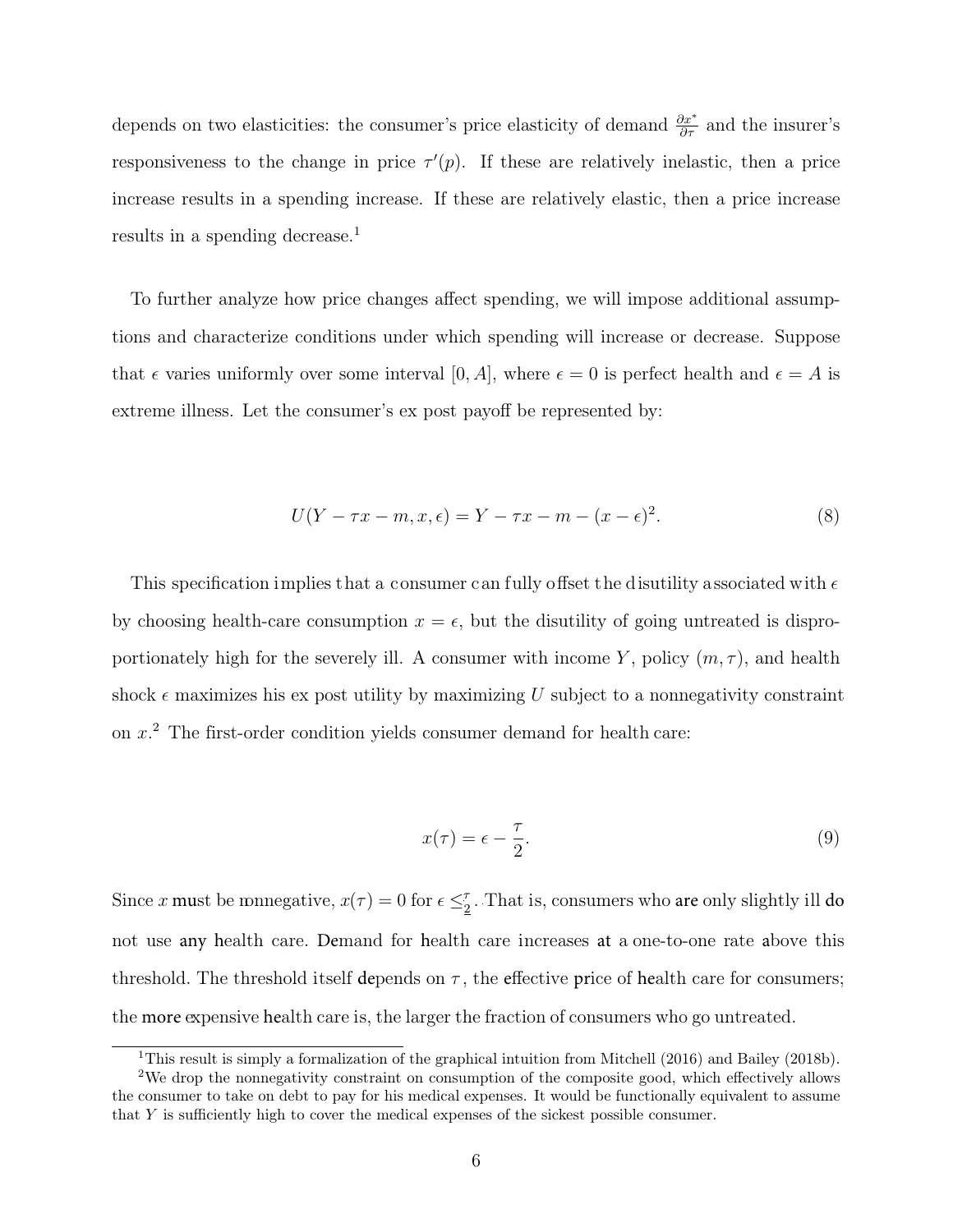We can compute a consumer's indirect utility as follows:

$$
V(Y - m, \tau, \epsilon) = U(Y - \tau x(\tau) - m, x(\tau), \epsilon) = \begin{cases} Y - m - \epsilon^2 & \text{if } \epsilon \leq \frac{\tau}{2} \\ Y - m + \frac{\tau^2}{4} - \epsilon \tau & \text{if } \epsilon > \frac{\tau}{2}. \end{cases}
$$

A competitive insurer chooses policy  $(m, \tau)$  to maximize the expectation of this indirect utility, subject to a break-even constraint. The break-even constraint binds,<sup>[3](#page-1-0)</sup> so we can use it to characterize m as a function of  $\tau$ :

$$
m(\tau) = (p - \tau) \mathbb{E}_{\epsilon} \left[ \epsilon - \frac{\tau}{2} | \epsilon > \frac{\tau}{2} \right]
$$
 (10)

$$
\Rightarrow m(\tau) = (p - \tau) \left(\frac{A}{2} - \frac{\tau}{4}\right). \tag{11}
$$

With this substitution, the insurer chooses  $\tau$  to maximize a consumer's expected indirect utility:

$$
\max_{\tau} \left\{ Pr\left(\epsilon \leq \frac{\tau}{2}\right) \mathbb{E}_{\epsilon \leq \frac{\tau}{2}} [Y - m(\tau) - \epsilon^2] + Pr\left(\epsilon > \frac{\tau}{2}\right) \mathbb{E}_{\epsilon > \frac{\tau}{2}} [Y - m(\tau) + \frac{\tau^2}{4} - \epsilon \tau] \right\} (12)
$$

$$
=\max_{\tau} \left\{ \left( Y - \frac{\tau^3}{24A} + \frac{p\tau}{4} \right) \right\}.
$$
\n(13)

$$
(14)
$$

Taking the first-order condition with respect to  $\tau$  yields the insurer's solution as a function of price:

<sup>&</sup>lt;sup>3</sup>Suppose the constraint did not bind; then an insurer could offer the same  $\tau$  and slightly lower m to capture the full market.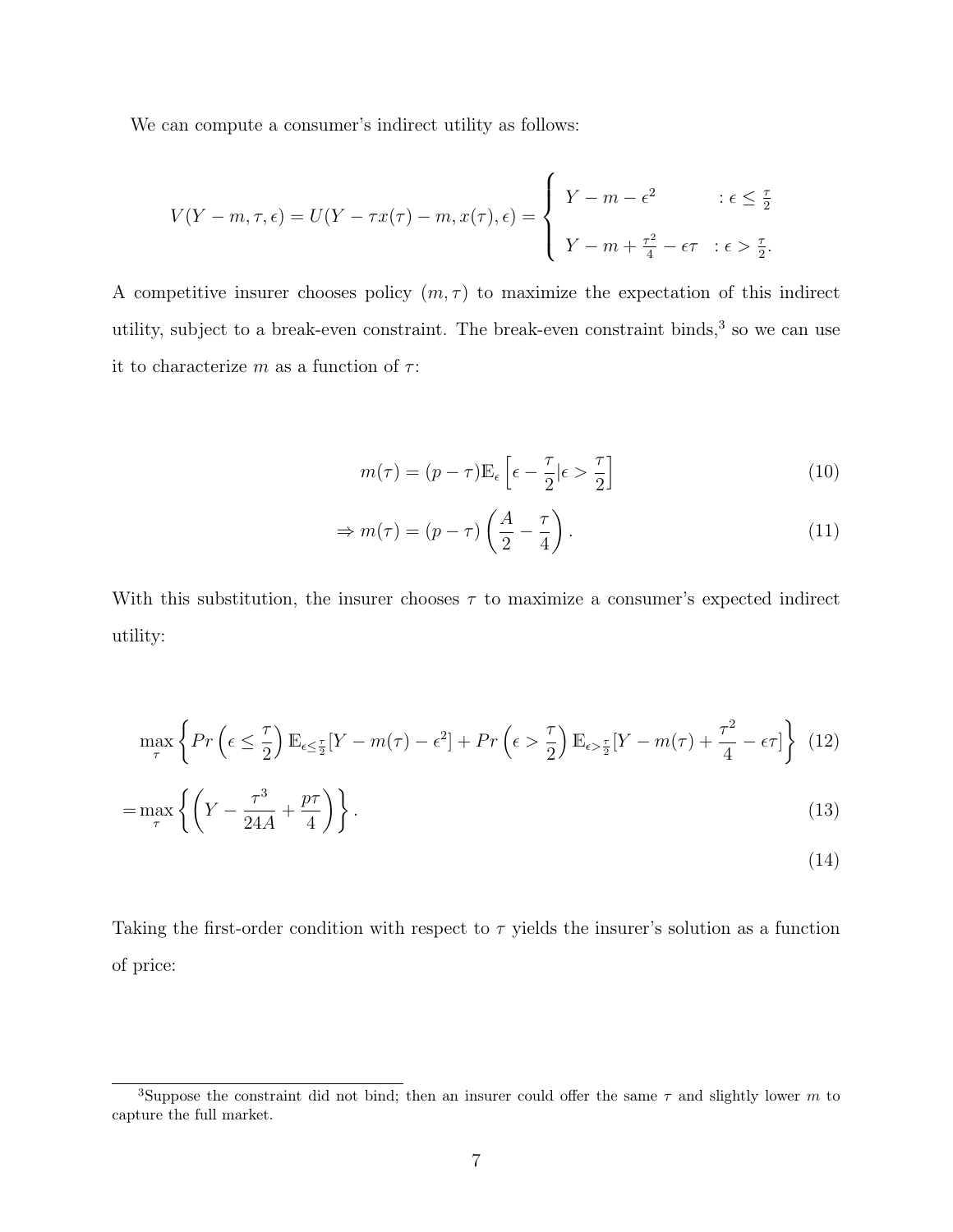$$
\tau(p) = (2Ap)^{\frac{1}{2}},\tag{15}
$$

which also yields consumer demand as a function of price:

$$
x(p) = \begin{cases} 0 & : \epsilon \le \left(\frac{Ap}{2}\right)^{\frac{1}{2}} \\ \epsilon - \left(\frac{Ap}{2}\right)^{\frac{1}{2}} & : \epsilon > \left(\frac{Ap}{2}\right)^{\frac{1}{2}}. \end{cases}
$$

We can now characterize total equilibrium health-care spending  $S$  as a function of price:

$$
S(p) = p \cdot Pr\left(\epsilon > \frac{\tau(p)}{2}\right) \cdot \mathbb{E}_{\epsilon}\left[x(\tau(p))|\epsilon > \frac{\tau(p)}{2}\right] \tag{16}
$$

$$
=\frac{Ap}{2} + \frac{p^2}{4} - p^{\frac{3}{2}} \left(\frac{A}{2}\right)^{\frac{1}{2}},\tag{17}
$$

and partially differentiate to see how total spending varies with price:

$$
\frac{\partial S}{\partial p} = \frac{1}{2} \left( A + p - 3 \left( \frac{Ap}{2} \right)^{\frac{1}{2}} \right). \tag{18}
$$

This expression is strictly positive for  $p \in \left[0, \frac{A}{2}\right]$  $\left(\frac{A}{2}\right)$  and strictly negative for  $p \in \left(\frac{A}{2}\right)$  $\frac{A}{2}$ , 2A) and is thus uniquely maximized at  $p = \frac{A}{2} \equiv p_s$ .<sup>[4](#page-1-0)</sup>

Throughout, we have treated price  $p$  as being exogenous. In actuality, the equilibrium price will be determined endogenously, depending on the concentration of the health-care industry, and this price will fall somewhere between the perfectly competitive price and the monopolist price. The effect of CON legislation is to increase market concentration and

<sup>&</sup>lt;sup>4</sup>Spending is equal to zero for all  $p \geq 2A$  because it is too costly for even the sickest consumer to purchase health care.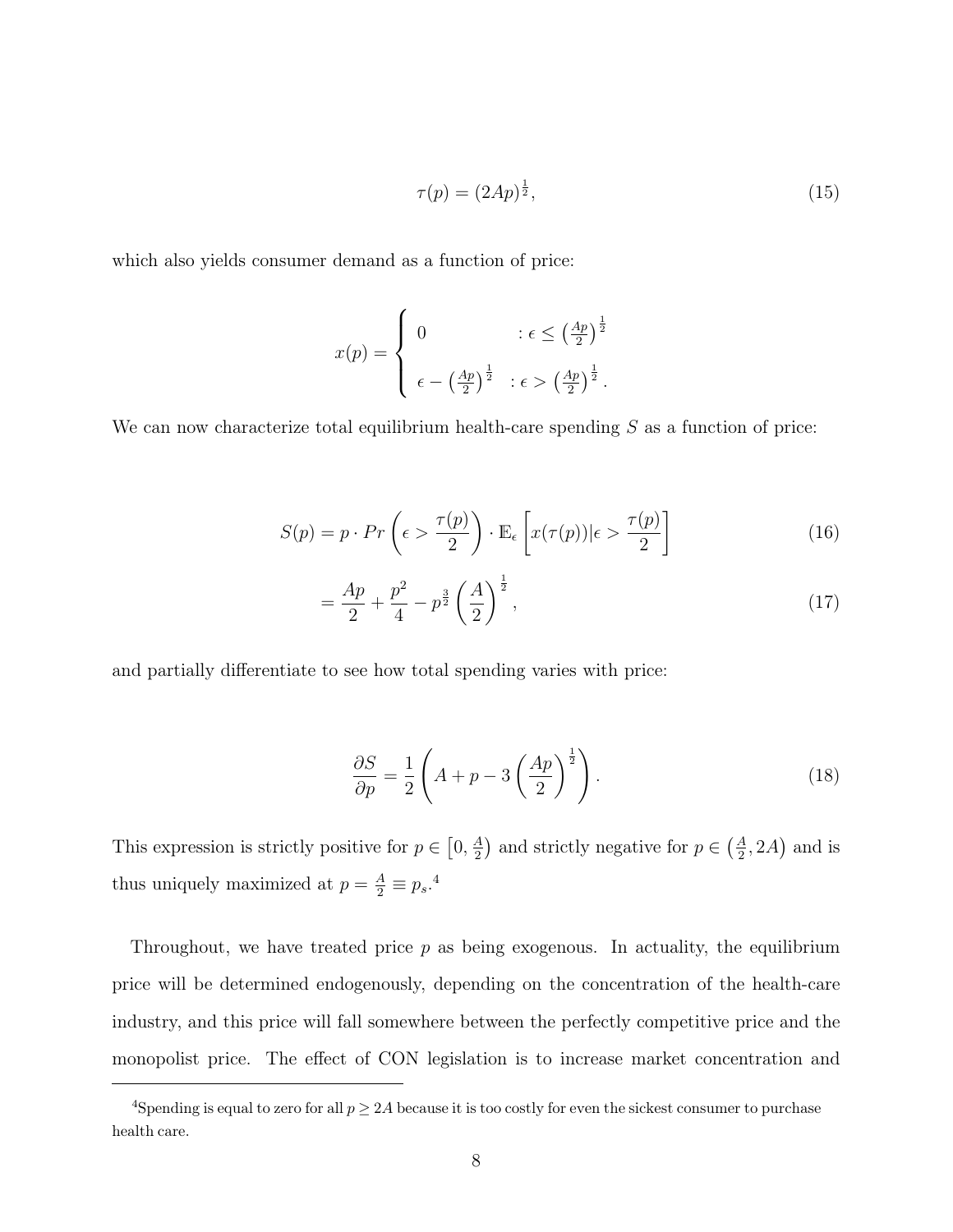therefore increase market price within this interval.

It is immediate that  $p = c$  when the health-care market is perfectly competitive. The monopolist chooses  $p$  to solve:

$$
\max_{p} \left\{ (p-c) \cdot Pr\left(\epsilon > \frac{\tau(p)}{2}\right) \cdot \mathbb{E}\left[x(\tau(p))|\epsilon > \frac{\tau(p)}{2}\right] \right\} \tag{19}
$$

$$
= \max_{p} \left\{ \frac{Ap}{2} + \frac{p^2}{4} - p^{\frac{3}{2}} \left( \frac{Ap}{2} \right)^{\frac{1}{2}} - \frac{Ac}{2} - \frac{pc}{4} + c \left( \frac{Ap}{2} \right)^{\frac{1}{2}} \right\}.
$$
 (20)

Taking the first-order condition, multiplying through by 4p, squaring both sides, and collecting terms yields the following cubic equation:

$$
4p3 - (10A + 4c)p2 + (4A2 + 8Ac + c2)p - 2Ac2 = 0.
$$
 (21)

Denote the root of this equation that is the maximizer of the monopolist health-care provider's objective by  $p_m$ .

$$
p_m = \frac{A}{4} + \frac{c}{2} + \frac{1}{4}(A^2 + 4Ac)^{\frac{1}{2}}.
$$
\n(22)

Note that  $p_m > p_s$  for any  $c \in (0, 2A)$ . That is, the monopolist health-care provider chooses a price that is on the "downward slope" of  $S(p)$ . Thus, the range of feasible prices in a health-care market characterized by parameters A and c is  $[c, p_m]$ . Enacting CON legislation shifts the market price away from c and closer to  $p_m$ .

Does this shift increase or decrease spending? It can do either; moreover, increasing c makes it "more likely" that CON will reduce spending. This is true because  $p_m$  is strictly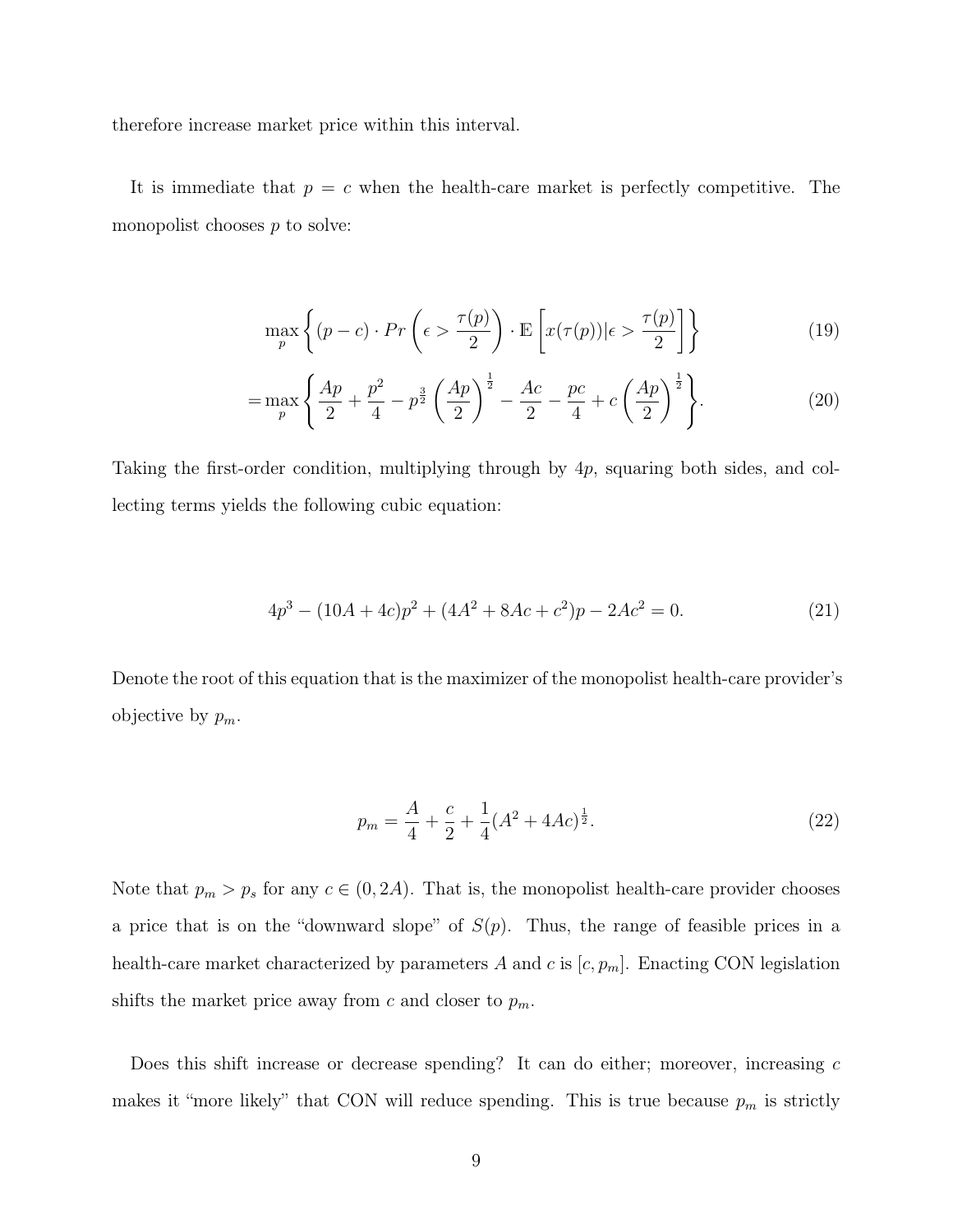increasing in c. Therefore, an increase in c shifts both endpoints of the  $[c, p_m]$  interval to the right.

The graphs in Figure 1 provide examples. In these graphs, the red curve is  $S(p)$  and the blue curve is the monopolist's profit function. In the first graph (Case 1),  $A = 4$  and  $c = 1$ . We can see that  $p_s = \frac{A}{2} = 2$  and that  $p_m = 2.914$ . So the range of possible prices in this market is [1, 2.914]. If the current price is 1.5 and enacting CON increases the price to 2, then we can see that overall spending will increase. If the current price is 2.5 and enacting CON increases the price to 3, however, then overall spending will decrease.

In the second graph (Case 2),  $A = 4$  and  $c = 3$ . Because  $c > p_s$ , the range of feasible prices [3, 4.5] is entirely on the "downslope" of the  $S(p)$  curve. Thus, any price increase will result in an overall decrease in spending. This graphical intuition is true in general. The curves are always this same basic shape. The  $S(p)$  curve always intersects the x-axis at 0, and 2A and is always maximized at  $\frac{A}{2}$ . The monopolist's profit function always intersects the x-axis at c and 2A and is always maximized at  $p_m > p_s$ . Thus, the result about increasing c making it more likely for CON to decrease spending is in general true and not just an artifact of the parameters chosen in these graphs.

To formalize this intuition, let  $\mathcal{F}(A, c)$  represent the fraction of the interval  $[c, p_m]$  over which  $S'(p) < 0$ . Since we already know that  $S'(p) < 0$  for all  $p > p_s$ , it is immediate that this fraction is equal to 1 if  $c > p_s$ . That is, if  $c > p_s$ , then increasing price can only decrease overall spending.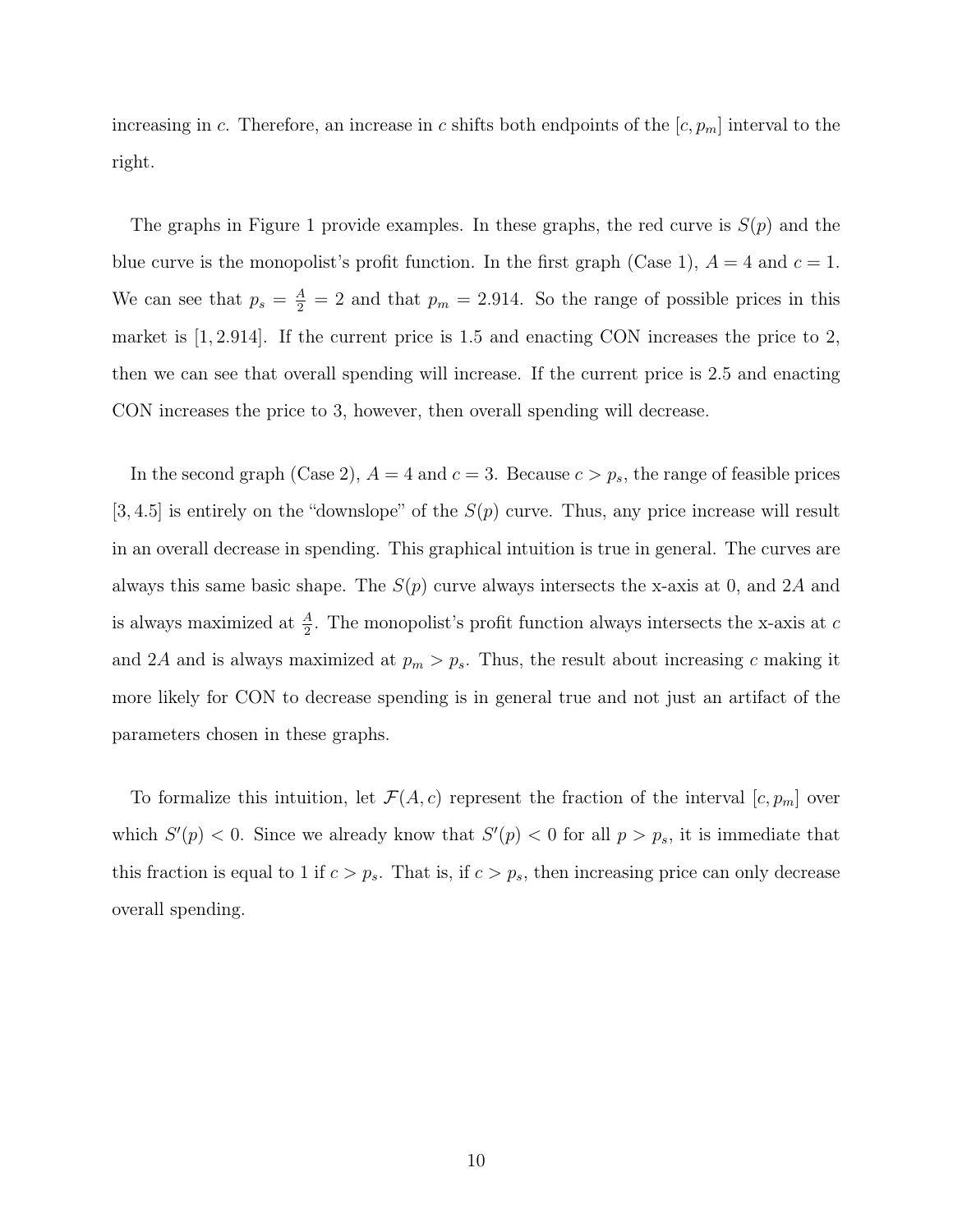#### Figure 1: Effect of CON on Spending



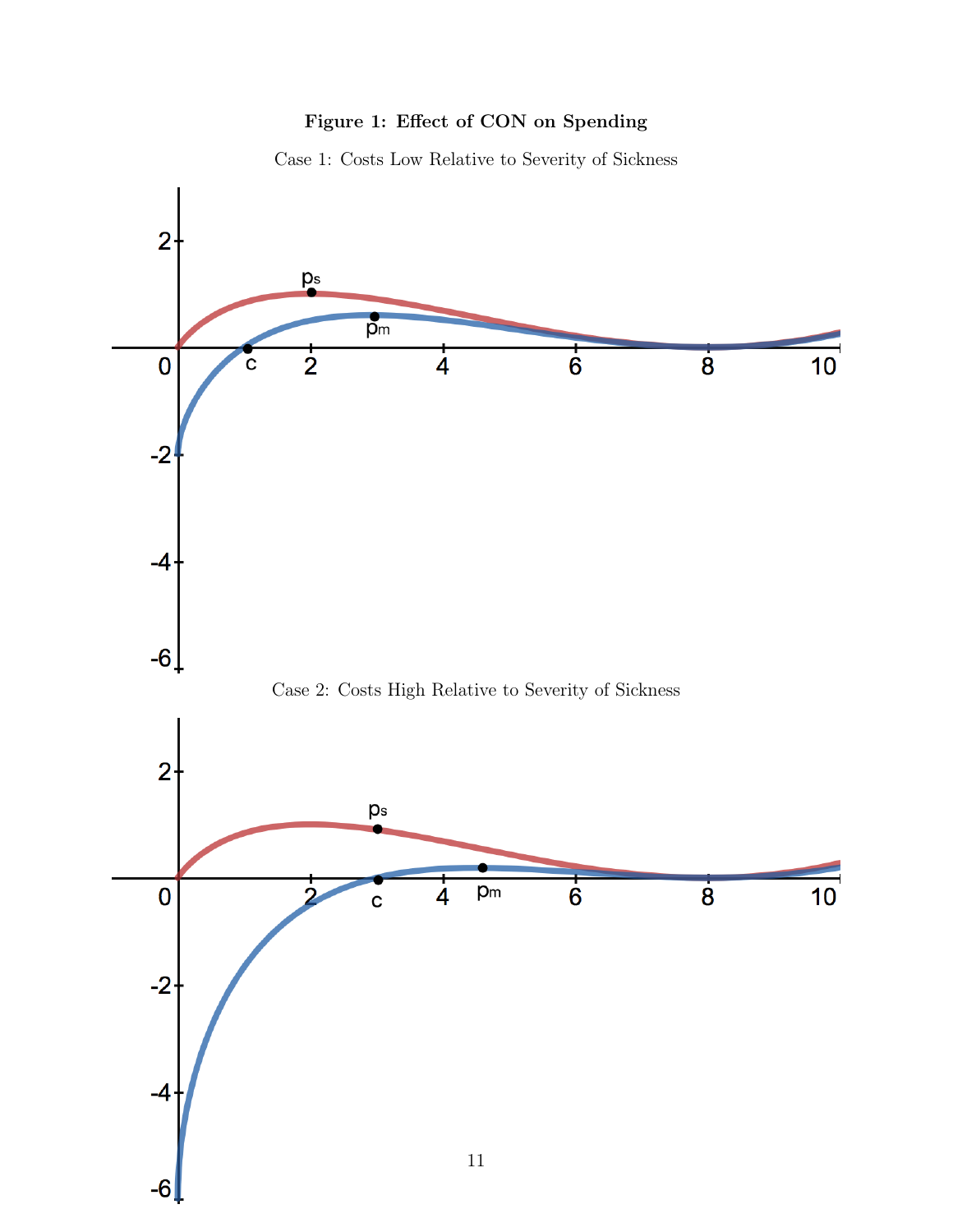Consider instead the case where  $c < p_s$ . Then, we can write:

$$
\mathcal{F}(A,c) = \frac{p_m - p_s}{p_m - c} \tag{23}
$$

$$
=\frac{2c + (A^2 + 4Ac)^{\frac{1}{2}} - A}{A - 2c + (A^2 + 4Ac)^{\frac{1}{2}}}.
$$
\n(24)

Differentiating<sup>[5](#page-1-0)</sup> with respect to  $c$  yields:

$$
\frac{\partial \mathcal{F}(A,c)}{\partial c} = 8A^2 + 8Ac > 0.
$$
 (25)

Thus, an increase in c weakly increases (and never decreases) the fraction of feasible prices for which an increasing price will result in lower overall spending.

We can perform a similar analysis of how spending responds to changes in A. As before, a perturbation to A when  $c > p_s$  has no effect, so let us consider the case where  $c < p_s$ . Then,

$$
\frac{\partial \mathcal{F}(A,c)}{\partial A} = 2A - 2(A^2 + 4Ac)^{\frac{1}{2}}.
$$
\n(26)

This expression is nonnegative if and only if  $4Ac \leq 0$ . Since A and c are both assumed to be strictly positive, this is never the case. Thus,  $\mathcal F$  is strictly decreasing in A when  $c < p_s$ and weakly decreasing overall. We can therefore predict that CON is less likely to reduce spending in areas where people are sicker.

<sup>5</sup>And omitting the quotient rule denominator, which is always positive.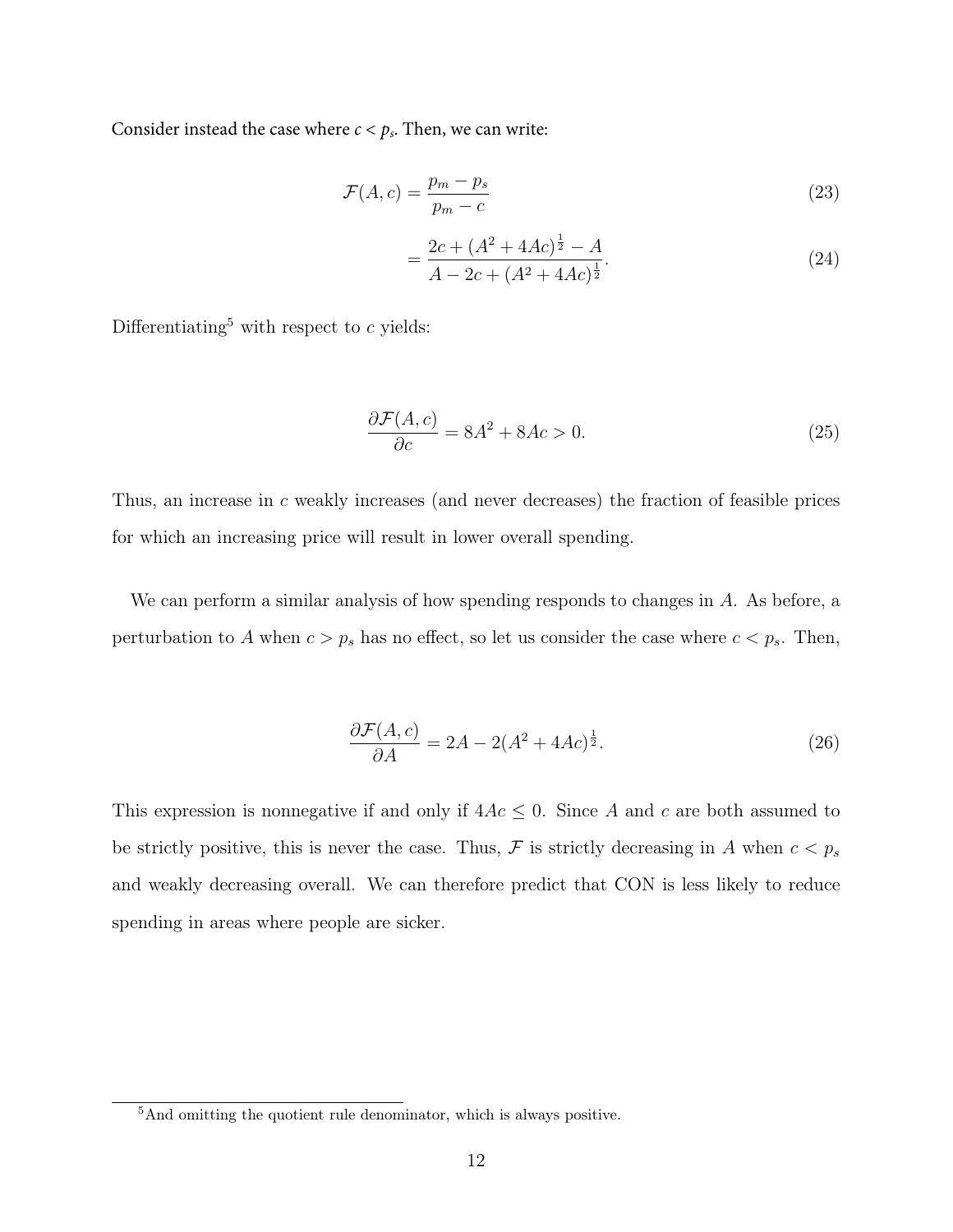In sum, the theoretical analysis makes two predictions, which we proceed to test empirically:

- 1) CON is more likely to reduce health-care spending when the production costs of health care are high.
- 2) CON is less likely to reduce health-care spending when health-care consumers are sicker.

### 3 Data and Empirical Model

Our data on CON laws come from the American Health Planning Association, which maintains an annual database of which states have CON programs in effect. CON programs began with New York in 1964, expanding rapidly with a federal push in the 1970s that threatened to withhold Medicare funds from states that did not adopt CON. As a result, every state had a program by the 1980s. In the 1980s, the federal government stopped pushing states to adopt CON, and, in fact, the federal antitrust agencies began suggesting that states repeal CON laws as anticompetitive, which they continue to do (Federal Trade Commission, 2015). Since the early 1980s, 16 states have repealed their CON programs, most recently New Hampshire in 2016.

Our primary data on health-care spending come from MEPS. Since 1996, MEPS has surveyed about 40,000 Americans per year with extensive questions regarding their healthcare spending, usage, health status, and demographic information. We use the restricted version of MEPS that allows us to know which state an individual resides in, and so whether CON applies to them. Our dependent variable is the natural log of total health expenditures per person.[6](#page-1-0)

<sup>&</sup>lt;sup>6</sup>Taking the natural log helps correct for the extreme skew of health spending; in a given year, most people spend little to nothing, while some spend tens or hundreds of thousands. Despite total health spending per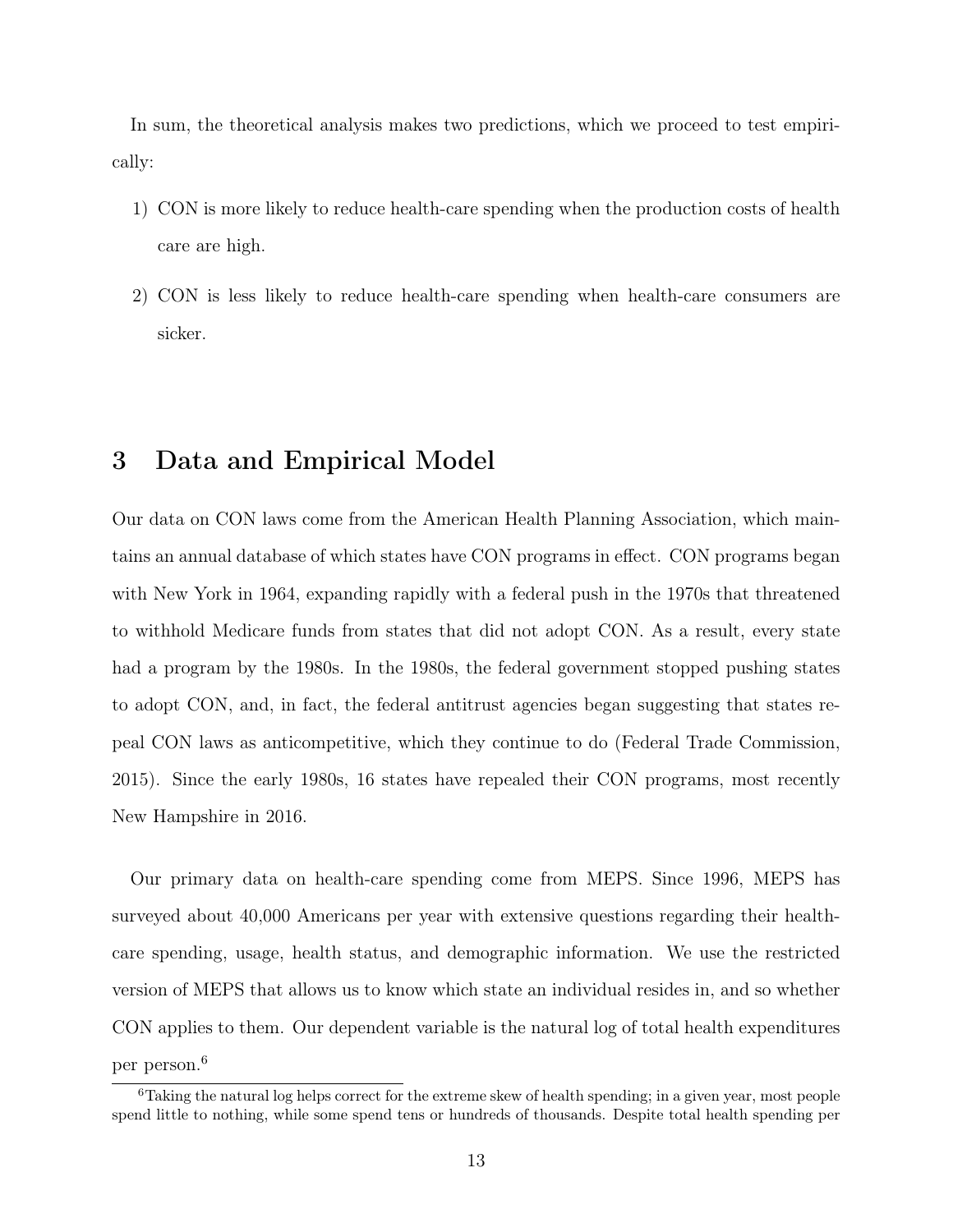Our baseline model to predict how CON affects spending is as follows:

 $lnTotalSpending_{ist} = b_0 + b_1CON_{st-1} + b_2T_t + b_3S_s + b_4Contents_{ist} + e_{ist}$ 

where T represents year, S state, and controls include individual-level measures of age, sex, race, ethnicity, marital status, education, and insurance status. After evaluating the overall effect of CON on spending, we test our theoretical model's predictions about how the effect of CON varies with health status by adding an interaction term of CON and individual health status:

 $lnTotalSpending_{ist}= b_0+ b_1CON_{st-1}+ b_2 CON_{st-1} * Health_{ist}+ b_3T_t+ b_4S_s+b_5Controls_{ist}+$ eist.

We use a similar interaction to test whether the effect of CON varies by the state-level costliness of health care:

 $lnTotalSpending_{ist}= b_0+b_1CON_{st-1}+b_2 CON_{st-1} * Cost_{st}+b_3T_t+b_4S_s+b_5Controls_{ist}+e_{ist}.$ 

# 4 Results

Table 1 shows that CON is associated with much higher health spending, but that most of this association is not caused by CON. Still, after including year and state fixed effects and extensive individual-level controls, column 3 shows that CON is associated with 10.5% overall higher spending.

capita being of immense policy interest, most research on how CON laws affect spending has focused only on subcomponents of total spending such as hospital spending per admission (Sloan 1981), nursing home spending (Rahman et al. 2016), or prices (Bailey, Hamami, and McCorry 2017). Only three papers before ours appear to have estimated the effect of CON on total health spending per capita, with one finding no effect (Conover and Sloan 1998) and two finding that CON increases spending (Lanning, Morrisey, and Ohsfeldt 1991; Bailey 2018a).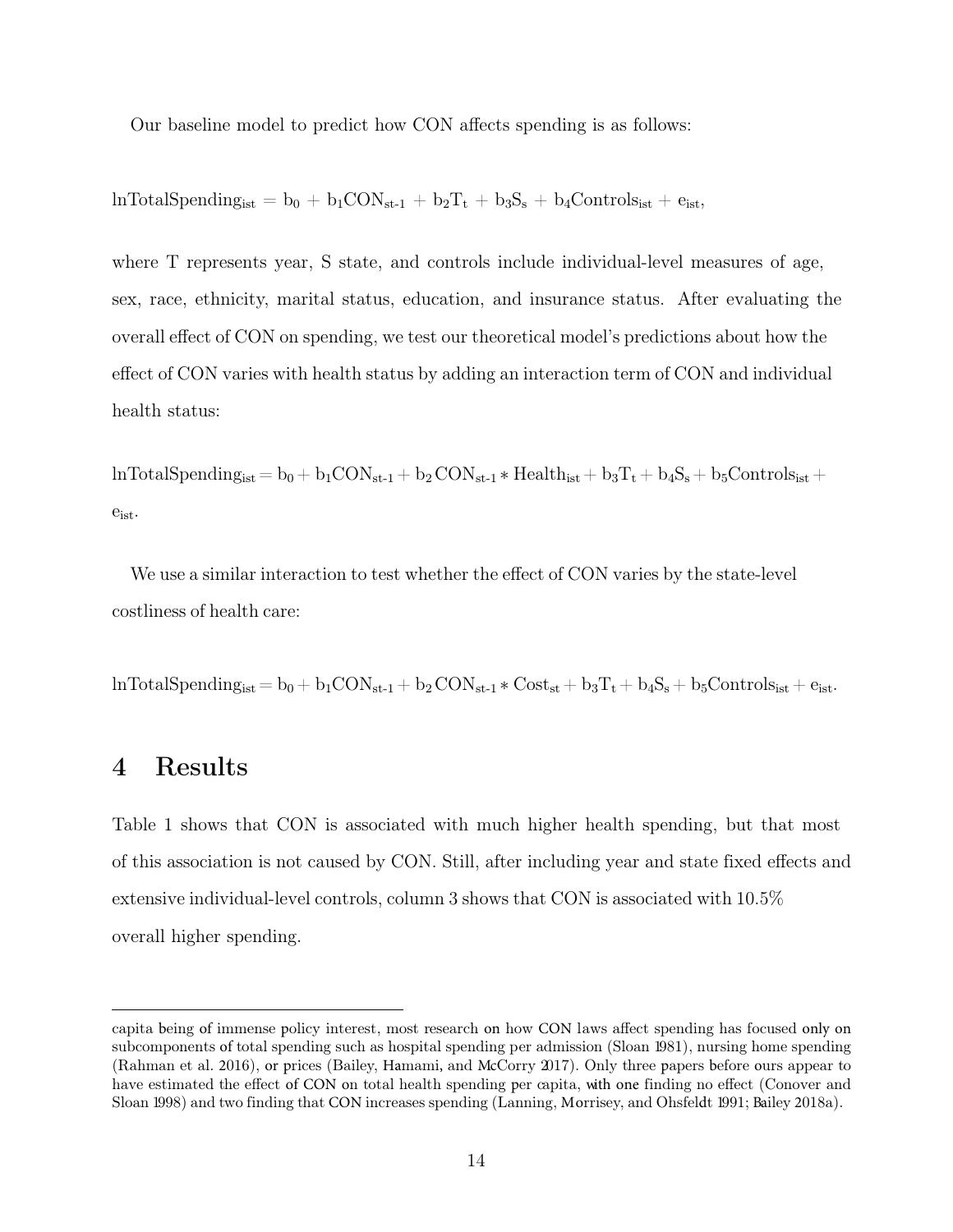|                     | 1         | 2         | 3         |
|---------------------|-----------|-----------|-----------|
| <b>CON</b>          | $.646***$ | $.203***$ | $0.105**$ |
|                     | (.012)    | (0.056)   | (0.050)   |
| Year FE             | Yes       | Yes       | Yes       |
| State FE            | No        | Yes       | Yes       |
| Individual Controls | No        | No        | Yes       |
| Adj $R^2$           | 0.01      | 0.03      | 0.22      |
| N                   | 265,826   | 265,826   | 265,826   |

Table 1: Overall Effect of CON on Health Spending

Notes: The dependent variable is the natural log of total health spending. Robust standard errors are in parentheses; ∗ ∗ ∗ indicates p<.01, ∗ ∗ indicates p<.05, ∗ indicates p<.10. Control variables are sex, race (black, Asian), education (high school grad, college grad), marital status, age (dummies for each year), and insurance status (private, Medicare, Medicaid).

Table 2 shows the results when health status and the interaction of CON and health status are added to the regression. As common sense suggests, compared with the omitted category of excellent health, those who report merely good health spend more on care, and those who report less-than-good health spend dramatically more. The overall effect of CON drops to insignificance, but its interaction with health status is highly significant; CON may lead those with less-than-excellent health to spend as much as 20% more. This fits with our theoretical prediction that CON will lead to relatively higher spending by sicker patients.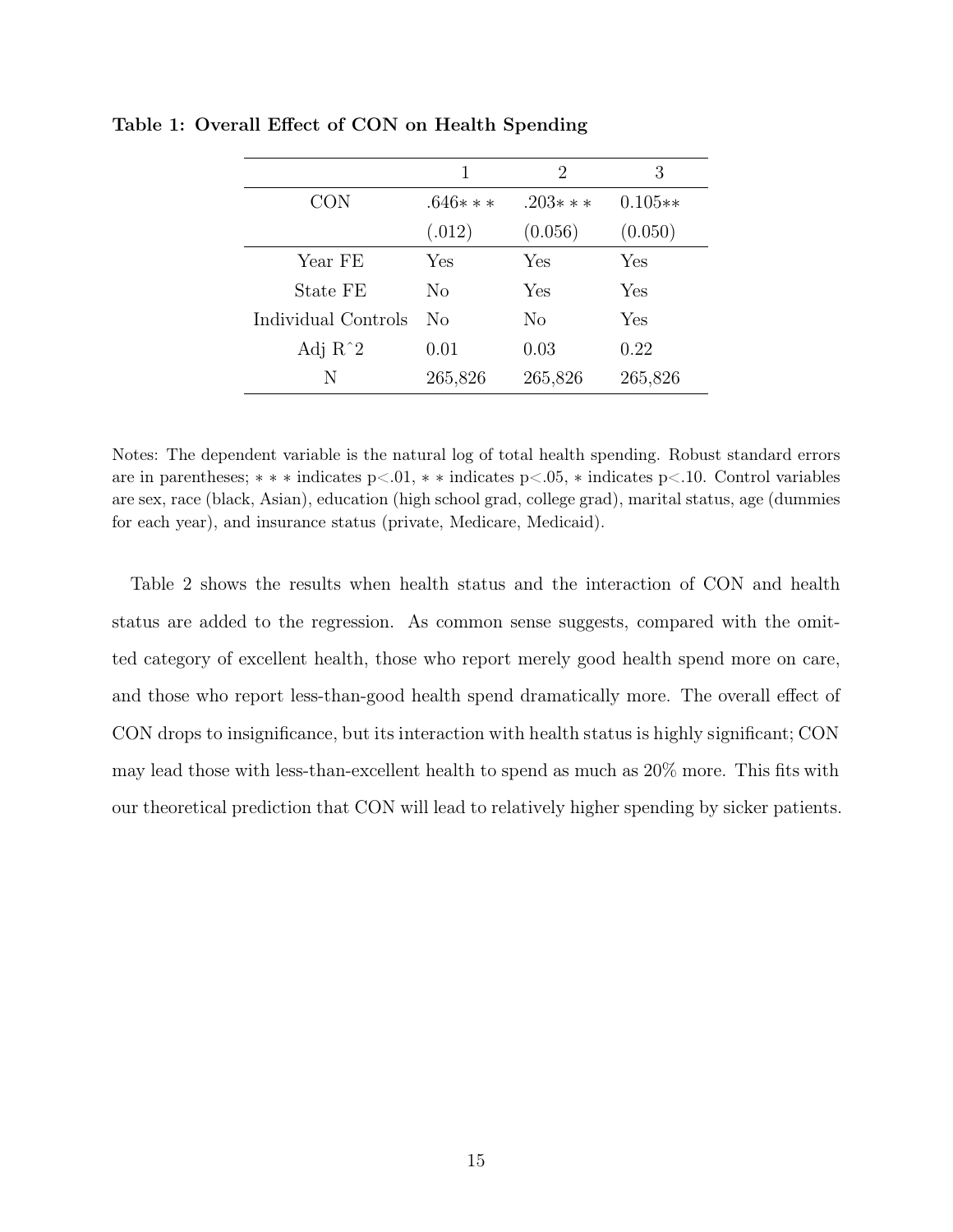| CON                         | 0.037      |
|-----------------------------|------------|
|                             | (0.062)    |
| Good Health                 | $0.391***$ |
|                             | (.019)     |
| Less Than Good Health       | $1.865***$ |
|                             | (.031)     |
| Good Health x CON           | $.203***$  |
|                             | (0.025)    |
| Less Than Good Health x CON | $.131***$  |
|                             | (0.038)    |
| Year FE                     | Yes        |
| State FE                    | Yes        |
| Individual Controls         | Yes        |
| Adj $R^2$                   | 0.25       |
| N                           | 247,382    |

**Table 2: Effect of CON, Health Status, and Their Interaction on Health Spending**

Notes: The omitted health category is "excellent"; "good" combines MEPS categories "good and "very good," while "less than good" combines MEPS categories "fair" and "poor." The dependent variable is the natural log of total health spending. Robust standard errors are in parentheses; ∗ ∗ ∗ indicates p<.01, ∗ ∗ indicates p<.05, ∗ indicates p<.10. Control variables are sex, race (black, Asian), education (high school grad, college grad), marital status, age (dummies for each year), and insurance status (private, Medicare, Medicaid).

In our theoretical model, "cost" refers to the marginal cost of production. Marginal cost is generally difficult to measure, and we face the additional difficulty that our data come from consumers rather than producers. Further, high-cost services in health care are generally those in which patients are sicker and their willingness to pay is higher; if we found a differential effect on, for example, inpatient versus outpatient spending, it would not be clear if this should be attributed to inpatient costs being higher, inpatient patients being sicker, or something else. Lacking any direct measure of marginal cost, or even an individuallevel proxy, we turn to a state-level proxy: the wages of health-care workers. Health-worker wages are one of the largest components of Medicare's geographic cost indices (Committee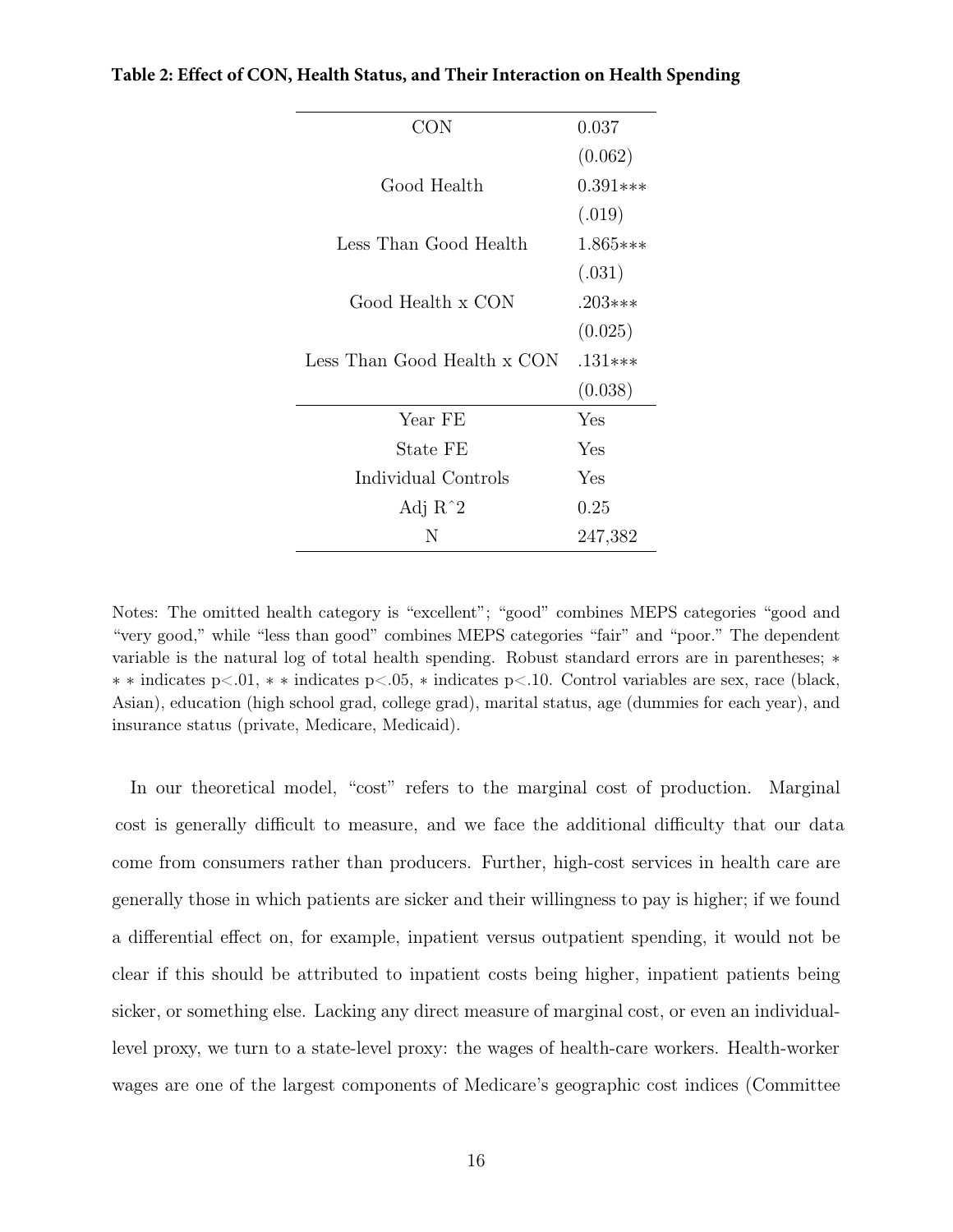on Geographic Adjustment Factors in Medicare Payment 2011). MEPS measures personal income as well as the industry of those surveyed, allowing us to create a measure of health-sector wages in each state.<sup>[7](#page-1-0)</sup>

Table 3 shows the effects of state health wages and their interaction with CON on health spending. We find that neither state income nor its interaction with CON are statistically significant at traditional levels. The sign of the interaction is positive, as predicted by our theory, indicating that CON may increase spending less in higher-health-income (highercost) states. Given that our proxy for marginal cost is far from perfect, we do not see the lack of statistical significance as a major blow to the relevance of our theoretical model, but we do think it indicates the necessity of future empirical work that incorporates supply-side data to better proxy for marginal cost.

# Table 3: Effect of CON, State Health Wages, and Their Interaction on Health Spending

| CON                                    | 0.161    |
|----------------------------------------|----------|
|                                        | (0.155)  |
| State Health Wages (10000s of $\$\)$ ) | $-.019$  |
|                                        | (1.47)   |
| State Health Wages x CON               | $-0.016$ |
|                                        | (0.032)  |
| Year FE                                | Yes      |
| State FE                               | Yes      |
| Individual Controls                    | Yes      |
| Adj $R^2$                              | 0.23     |
| N                                      | 175,612  |

Notes: The dependent variable is the natural log of total health spending. Robust standard errors are in parentheses; ∗ ∗ ∗ indicates p<.01, ∗ ∗ indicates p<.05, ∗ indicates p<.10. Control variables are sex, race (black, Asian), education (high school grad, college grad), marital status, age (dummies for each year, and insurance status (private, Medicare, Medicaid).

<sup>7</sup>This is far from a perfect measure: Labor is only one piece of marginal cost, and the relevant MEPS industry category is overly broad, including education and social services workers along with health.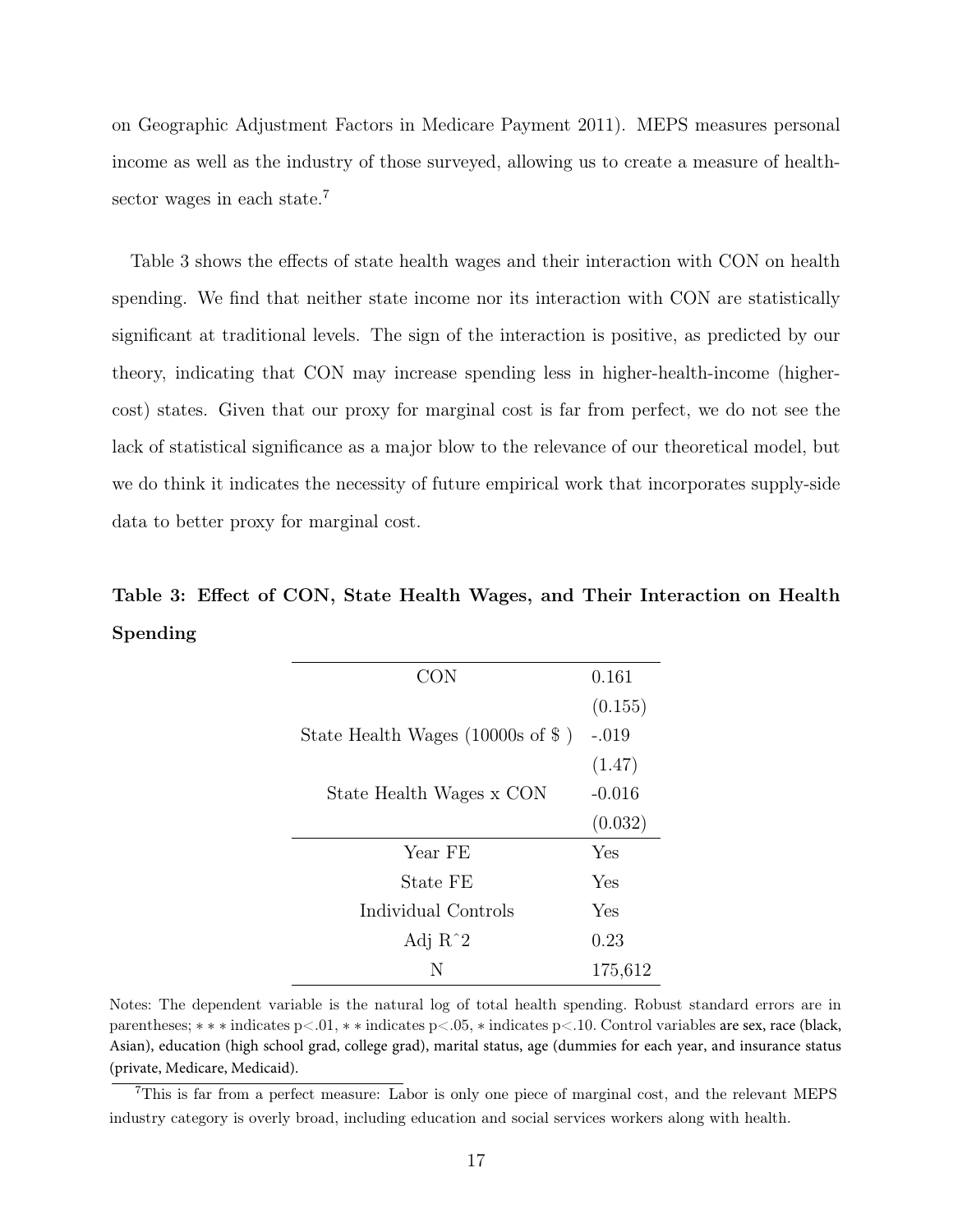# 5 Conclusion

Our theoretical model shows how costs, health, and provider concentration interact to determine overall health-care spending per capita. The effect of high concentration on spending is neither a straightforward increase nor decrease. Rather, the effect of concentration depends on other facets of market structure including cost and health. Empirical work that finds weak or mixed effects of concentration (or concentration-affecting policies such as CON) should consider which sort of market they are observing. Our own empirical work finds that CON increases overall per capita health spending by 10.5% but that this effect is quite heterogeneous. We find that CON has no significant effect on the spending of those with excellent health while increasing spending by the less healthy as much as 20.3%. Studies finding a weak effect of concentration overall (such as Institute of Medicine (2013)) should consider whether the effect is consistently weak or instead a mix of strong negative and positive effects in different environments. Likewise, the mixed empirical results from the CON literature may be due not to differences in statistical technique, but instead, driven by true underlying differences in how CON affects the various areas or dependent variables studied.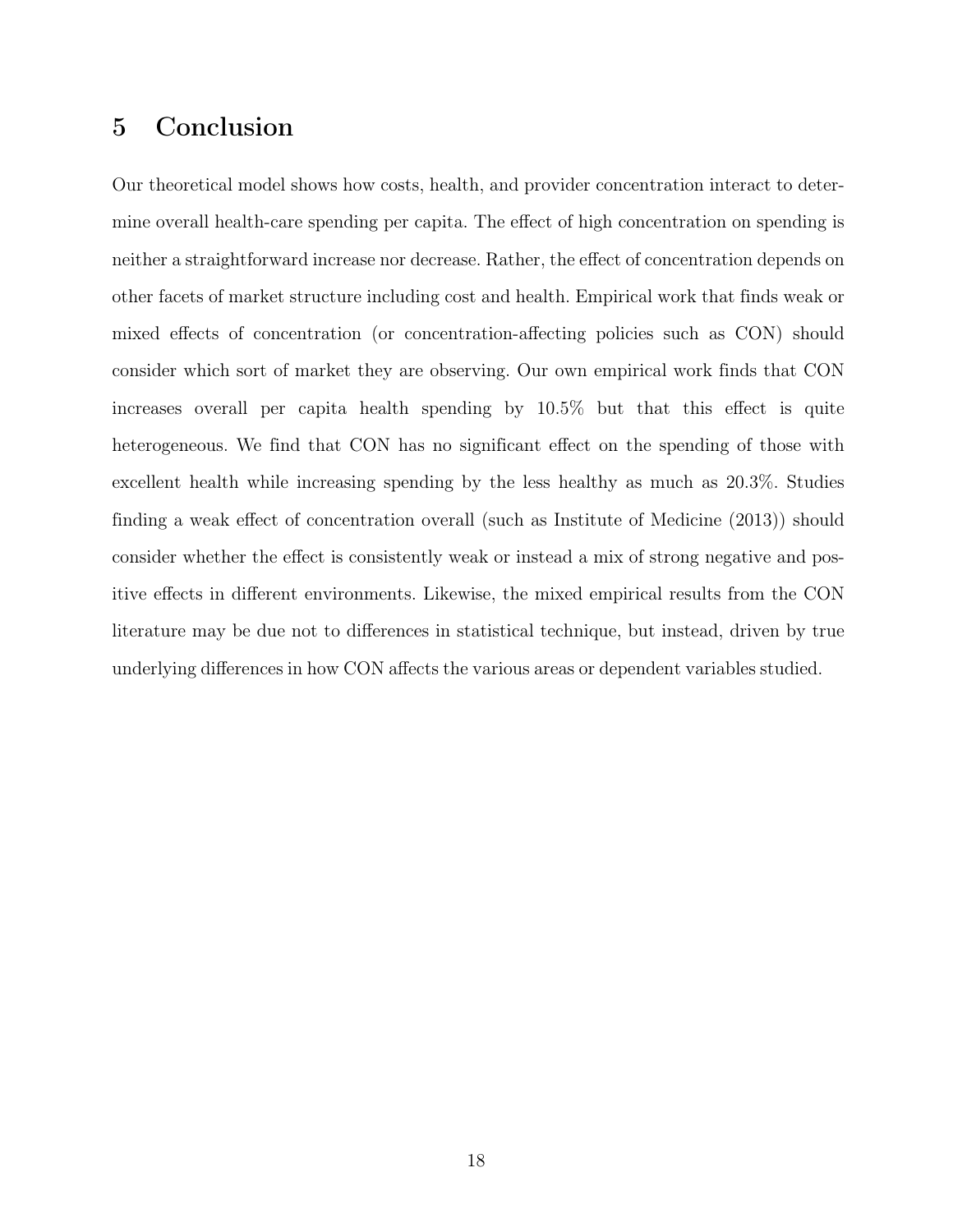## 6 References

- Bailey, James. 2018a. "Can Health Spending Be Reined in Through Supply Restraints? An Evaluation of Certificate-of-Need Laws." Journal Public Health. [https://doi.org/10.1007/s103](https://doi.org/10.1007/s10389-018-0998-1)89-018-0998-1.
- Bailey, James. 2018b. "Does 'Excess Supply' Drive Excessive Health Spending? The Case of Certificate-of-Need Laws." The Journal of Private Enterprise 33(4): 91-109.
- Bailey, James, Tom Hamami, and Daniel McCorry. 2017. "Certificate of Need Laws and Health Care Prices?" Journal of Health Care Finance 43(3).
- Committee on Geographic Adjustment Factors in Medicare Payment; Board on Health Care Services; Institute of Medicine; Edmunds, M., Sloan, FA, editors. 2011. "Geographic Adjustment in Medicare Payment: Phase I: Improving Accuracy, Second Edition." Washington (DC): National Academies Press (US). 5, Geographic Practice Cost Indexes. Available from https://www.ncbi.nlm.nih.gov/books/NBK190061/.
- Conover, Christopher, and Frank Sloan. 1998. "Does Removing Certificate-of-Need Regulations Lead to a Surge in Health Care Spending?" J Health Polit Policy Law 23:455–481.
- Dranove, David, and Andrew Sfekas. 2009. "The Revolution in Health Care Antitrust: New Methods and Provocative Implications." The Milbank Quarterly 87(3): 607-32. doi:10.1111/j.1468-0009.2009.00573.x
- Federal Trade Commission. 2015. "Joint Statement of the Federal Trade Commission and the Antitrust Division of the U.S. Department of Justice to the Virginia Certificate of Public Need Work Group." https://www.ftc.gov/policy/advocacy/advocacy[filings/2015/10/joint-statement-federal-trade-commission-antitrust-division.](https://www.ftc.gov/policy/advocacy/advocacy-filings/2015/10/joint-statement-federal-trade-commission-antitrust-division)